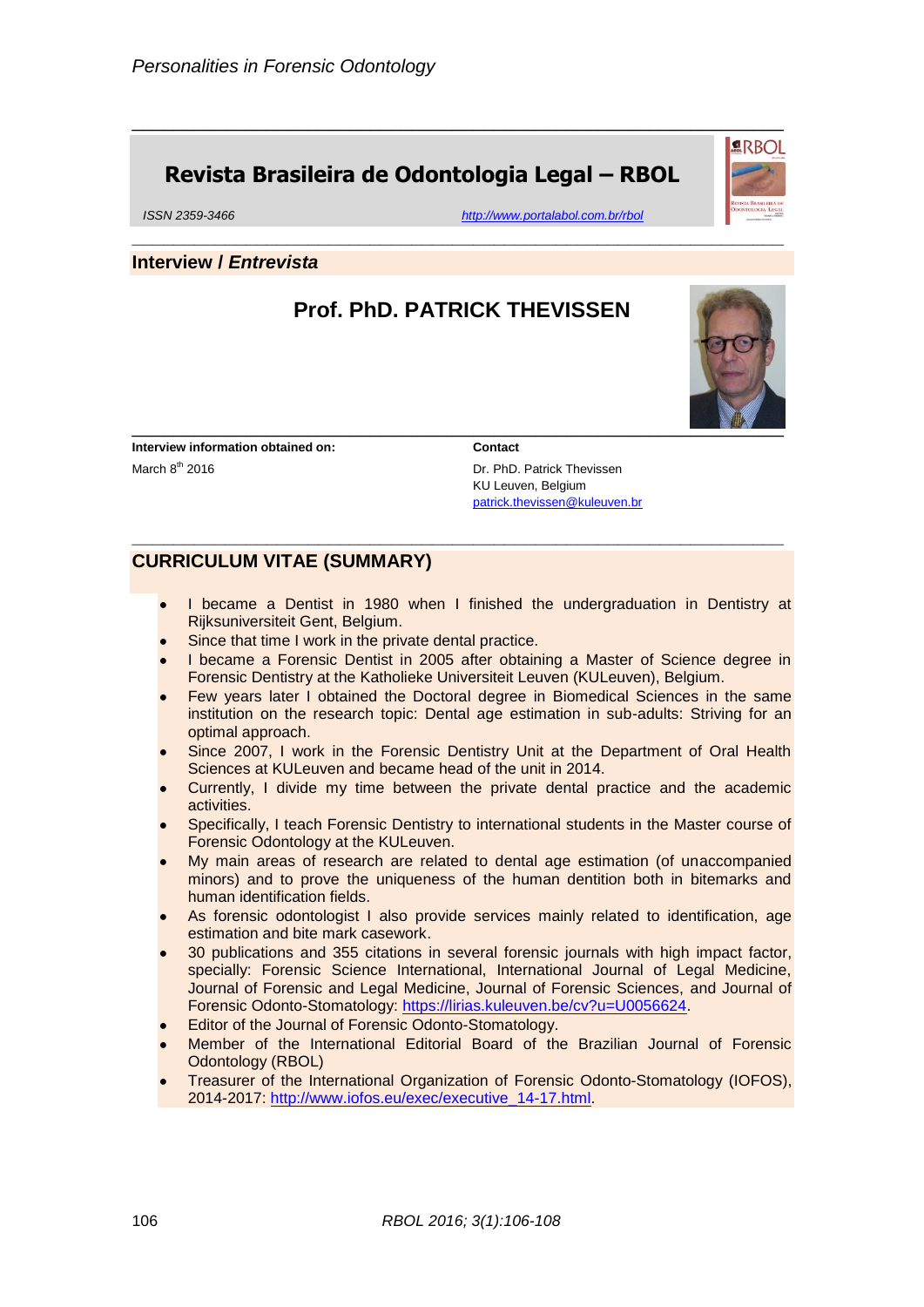# **(1) How did you become interested in Forensic Dentistry?**

I was always interested in research. I found in Forensic Dentistry a field with broad possibilities to work with science. Besides, Forensic Dentistry communicates with all the other fields in Dentistry and considerably supports most of the fields in Forensics, revealing an interesting multidisciplinary interface.

## **(2) Who were the pioneers in Forensic Dentistry in Belgium?**

On scientific level Prof. Guy Willems is certainly an important name for the consolidation of Forensic Dentistry in Belgium. He introduced this specialty to the undergraduation in Dentistry and developed the Master of Forensic Odontology course at KULeuven (www.mfo.be). Further on, he was my promoter both during the Master and Doctoral programs as well as partner in research.

In applied Forensic Odontology Yvo Vermylen and Eddy De Valck were the Belgium pioneers on the field.

# **(3) What is the status of Forensic Dentistry in Belgium, compared to other European countries?**

Forensic Dentistry is a well developed specialty in Belgium. The development of the specialty is mainly expressed with the theoretical and practical support that we have. The theoretical development is constantly updated and challenged due to the scientific research performed at our unit and within the Master of Forensic Odontology course, which is strongly designed towards research and improvement of knowledge in the field. The practical support is founded by the use of high-tech forensic performance applying up to date facilities and devices, enabling to perform for example virtual autopsies, forensic threedimensional (3D) digital facial reconstructions, 3D bitemark analysis, and dental age estimation with microscopic exam.

# **(4) What is your perspective for the development of Forensic Dentistry in Europe for the next decades?**

I believe Forensic Dentistry is a growing field in Europe. Dentistry students are becoming more aware